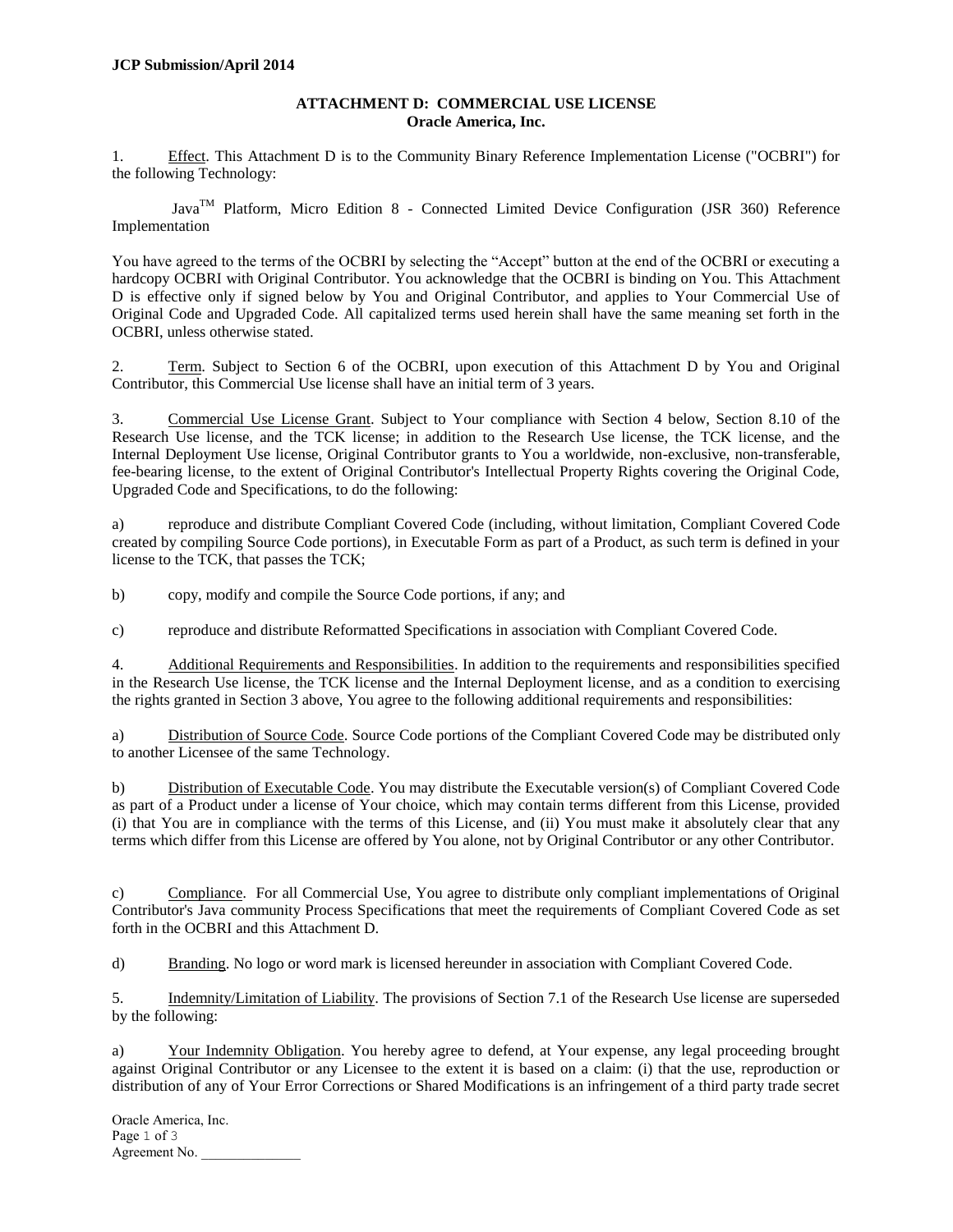## **JCP Submission/April 2014**

or a copyright in a country that is a signatory to the Berne Convention; (ii) arising in connection with any representation, warranty, support, indemnity, liability or other license terms You may offer in connection with any Covered Code; or (iii) arising from Your Commercial Use of Covered Code, other than a claim covered by Section 5.b) below, or a patent claim based solely on Covered Code not provided by You. You will pay all damages, costs and fees awarded by a court of competent jurisdiction, or such settlement amount negotiated by You, attributable to such claim.

b) Original Contributor's Indemnity Obligation. Original Contributor will defend, at its expense, any legal proceeding brought against You, to the extent it is based on a claim that Your authorized Commercial Use of Original Code and Upgraded Code is an infringement of a third party trade secret or a copyright in a country that is a signatory to the Berne Convention, and will pay all damages, costs and fees awarded by a court of competent jurisdiction, or such settlement amount negotiated by Original Contributor, attributable to such claim. The foregoing shall not apply to any claims of intellectual property infringement based upon the combination of code or documentation supplied by Original Contributor with code, technology or documentation from other sources.

c) Right of Intervention. Original Contributor will have the right, but not the obligation, to defend You, at Original Contributor's expense, in connection with a claim that Your Commercial Use of Original Code and Upgraded Code is an infringement of a third party patent and will, if Original Contributor chooses to defend You, pay all damages, costs and fees awarded by a court of competent jurisdiction, or such settlement amount negotiated by Original Contributor, attributable to such claim.

d) Prerequisites. Under Sections 5.b) and c) above, You must, and under Section 5.a) above, Original Contributor or any Licensee must: (i) provide notice of the claim promptly to the party providing an indemnity; (ii) give the indemnifying party sole control of the defense and settlement of the claim; (iii) provide the indemnifying party, at indemnifying party's expense, all available information, assistance and authority to defend; and (iv) not have compromised or settled such claim or proceeding without the indemnifying party's prior written consent.

e) Additional Remedies. Should any Original Code, Upgraded Code, TCK, Specifications, or Modifications become, or in the indemnifying party's opinion be likely to become, the subject of a claim of infringement for which indemnity is provided above, the indemnifying party may, at its sole option, attempt to procure on reasonable terms the rights necessary for the indemnified party to exercise its license rights under this License with respect to the infringing items, or to modify the infringing items so that they are no longer infringing without substantially impairing their function or performance. If the indemnifying party is unable to do the foregoing after reasonable efforts, then the indemnifying party may send a notice of such inability to the indemnified party together with a refund of any license fees received by the indemnifying party from the indemnified party for the infringing items applicable to the indemnified party's future use or distribution of such infringing items, in which case the indemnifying party will not be liable for any damages resulting from infringing activity with respect to the infringing items occurring after such notice and refund.

6. Support Programs. Technical support is not provided to You by Original Contributor under this License. You are responsible for providing technical and maintenance support services to Your customers for Your products and services.

## 7. Fees, Royalties and Payments.

a) Annual Fee. \$50,000 per year for access to and distribution of the Reference Implementation of the Technology, which can be obtained only if you have also ordered, or order concurrently, Part No. (to license the JavaTM Platform, Micro Edition 8 - Connected Limited Device Configuration 1.8 TCK).

**Technology Covered:** Connected Limited Device Configuration version 8

b) Taxes. All payments required by this License shall be made in United States dollars, are exclusive of taxes, and You agree to bear and be responsible for the payment of all such taxes, including, but not limited to, all sales, use, rental receipt, personal property or other taxes and their equivalents which may be levied or assessed in connection with this License (excluding only taxes based on Original Contributor's net income). To the extent You are required to withhold taxes based upon Original Contributor's income in any country, You agree to provide

Oracle America, Inc. Page 2 of 3 Agreement No.